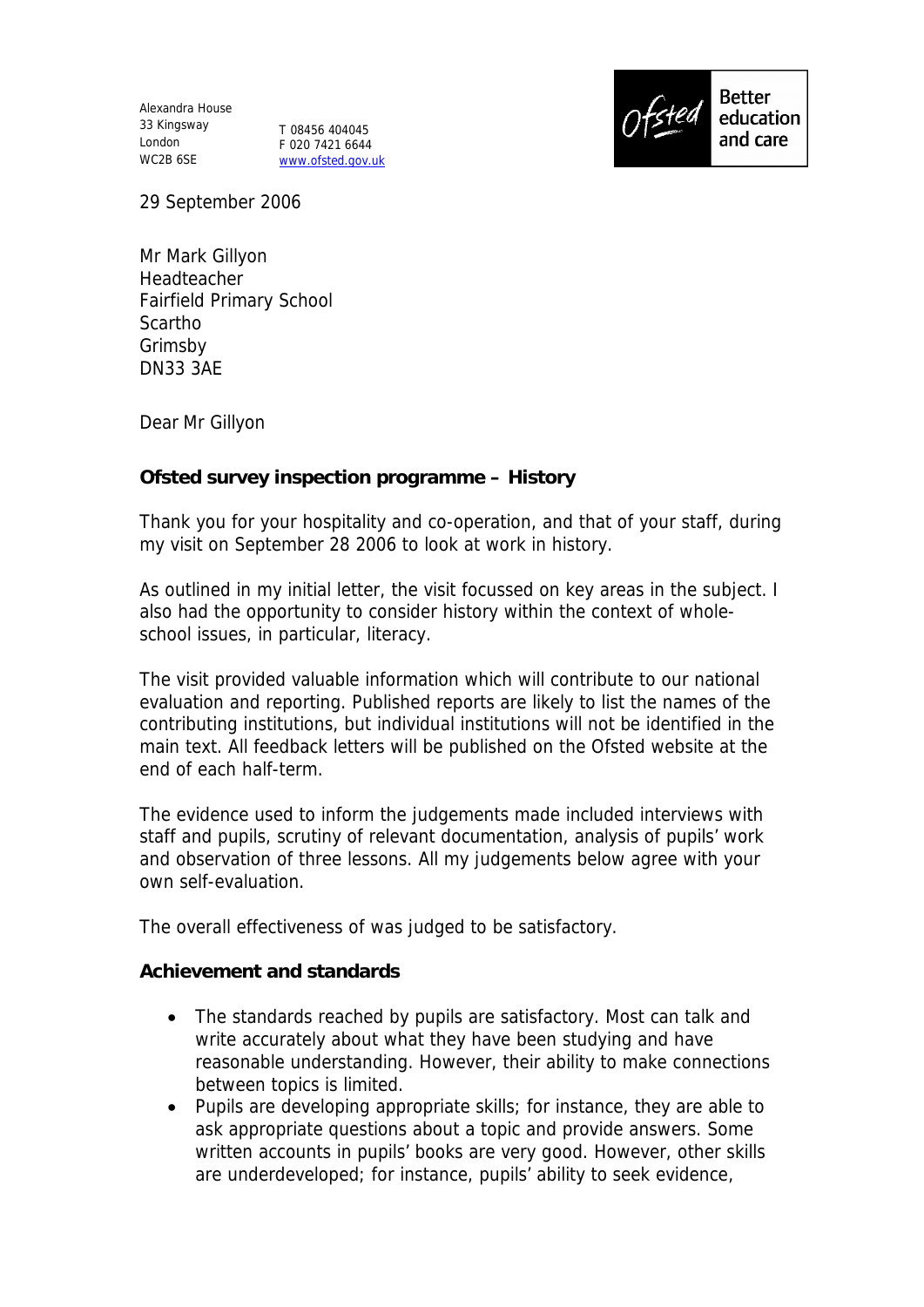make their own judgements and to understand that there are different interpretations.

- All pupils make satisfactory progress. However, as you correctly recognise in your School Improvement Plan, there is a need to clarify and improve your expectations of both history knowledge and skills for each year group.
- The subject contributes well to pupils' personal development; for instance, pupils' confidence is encouraged by the many opportunities given to work together and to talk publicly about a topic.

**Quality of teaching and learning in history**

- The quality of teaching and learning is satisfactory. Teachers are confident in teaching the selected topics. They have very good relationships with pupils. They work hard to make lessons fun and pupils recognise this. Pupils respond well; this is clear from their written work and the way they talk about the subject. However, teaching is not sufficiently linked to the skills of the National Curriculum or to a defined hierarchy of expectations.
- The assessment of pupils work is regular but, again, is not sufficiently linked to defined expectations. It does not provide sufficient feedback on which to base future teaching. This is recognised in the School Improvement Plan as it the need for pupil self-assessment and target setting.

## **Quality of curriculum**

• The quality of the curriculum is satisfactory. It consists of a number of detailed studies of favourite topics. While the topics themselves are interesting and fun, there is little to link them together to provide pupils with a coherent narrative and sense of chronology. The school recognises this and is considering how better to focus on topics that best help pupils understand the background to the world in which they live.

**Leadership and management of history**

• The quality of leadership and management of the subject is satisfactory. The subject leader now has appropriate plans included in the School Improvement Plan aimed at raising standards and improving achievement.

**Subject issue - literacy**

 History contributes well to literacy and other subjects but the school has yet to recognise this formally and build it into its planning. In contrast, formal links with ICT are developing well.